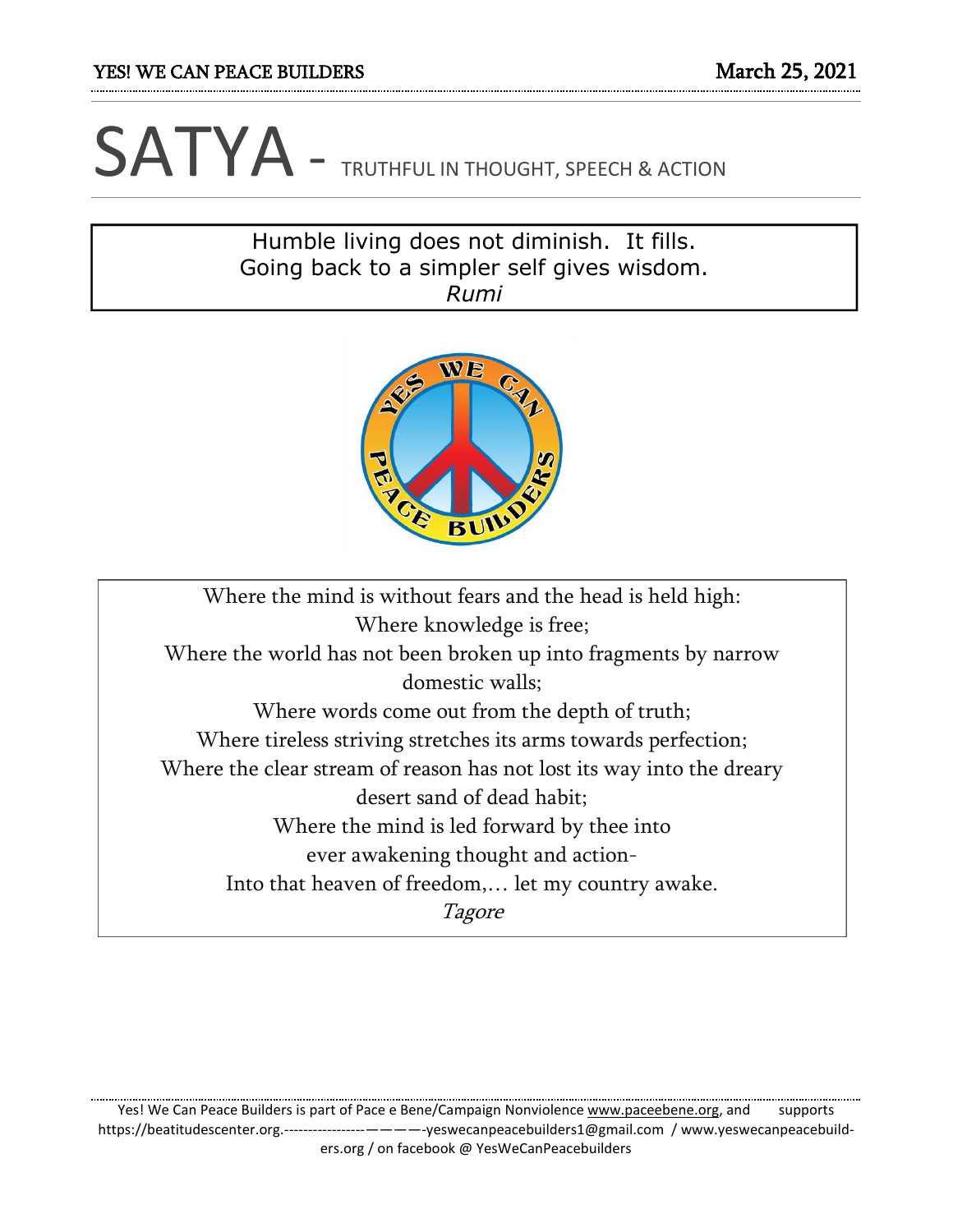## **What Is Normal? by Paula Hulet**

With the roll out of the vaccines, with the growing number of people receiving them, with a sense that we are turning a corner (even though Europe is bracing for a 3<sup>rd</sup> wave), I am amazed at the increase in folks willing to venture out into public places. So many I have talked to, say they feel safe now that they are vaccinated. They are ready to relax mask etiquette, to frequent their favorite restaurants again, and to actually go into stores rather than depend upon curbside pickup. Visitors, who seem to have less concern about traveling, and locals alike, are shopping, eating, and spending, as if covid did not exist and the need for precautions archaic.

I am also amazed by the number of people talking about looking forward to life going back to normal. But what is normal? When I ask that question, depending on one's work or stage in life, the answer varies. For parents, it is having kids back in school without fear of the virus. For musicians it is about being able to play in live venues, both outdoors and indoors. For bar owners it is not having to serve food. For restaurants it is not having restrictions on the number of people they can seat inside. And for church folks it is about being able to rub elbows and hug their fellow parishioners during a time of worship and fellowship. People talk about singing in a group, going on vacations, hugging grandkids, not wearing masks, and not having to sanitize their hands after they touch things. Based on these responses, normal speaks to a return to passions and freedoms and interactions that we have been denied for over a year.

But there is another side of normal, one that goes beyond a desire for personal gratification, one we seem to forget about. What does normal look like for our society as a whole? We seem to be at such divergent perspectives on covid, economics, individual rights, immigration, health care, and so much more. We have witnessed states disregard covid protocols for the sake of economics and a feeling of normalcy. Over the last 5 years we have seen a surge in white supremacist activity. Suicides, depression, anxiety, among youth and adults has been rising. The homeless population is growing. We have too many earning less than a living wage and too many families continuing to live with food insecurity. And this was all before the loss of jobs due to covid-19. Life before covid meant rushing from work to home, to school, to cooking, to caring for children and with little time, if ever, to just sit and be.

Yes! We Can Peace Builders is part of Pace e Bene/Campaign Nonviolence [www.paceebene.org,](http://www.paceebene.org/) and supports https://beatitudescenter.org.-----------------————-yeswecanpeacebuilders1@gmail.com / www.yeswecanpeacebuilders.org / on facebook @ YesWeCanPeacebuilders